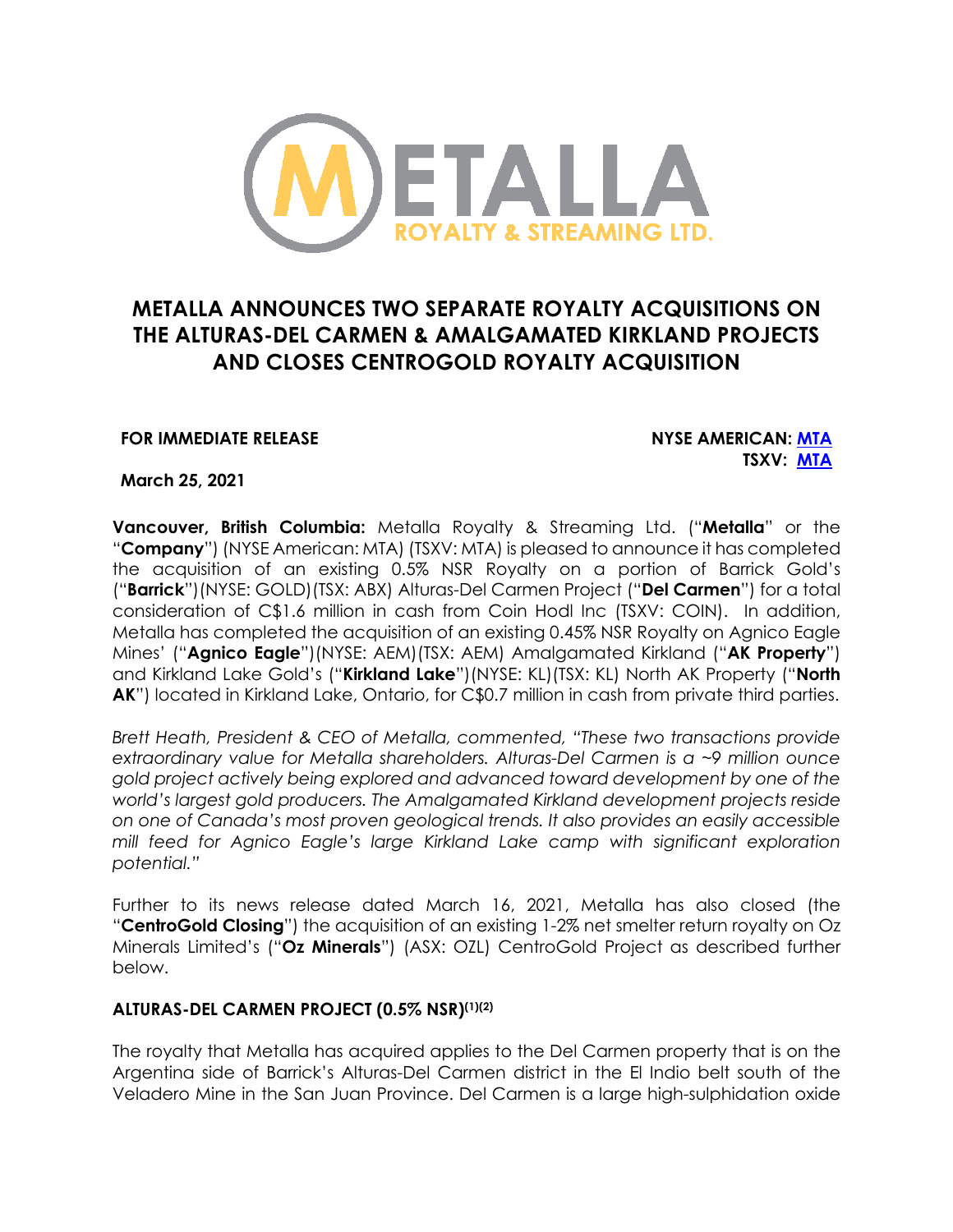gold-silver deposit comprised of three zones: Rojo Grande, Cerro Amarillo and the recently discovered Chibolita high grade corridor. The project mineralization is associated with Barrick's 8.9Moz Alturas-Del Carmen inferred resource which shares similar geological characteristics to the nearby Veladero mine in Argentina. Mineralization at Del Carmen is at or near surface and could provide a source of early ore for potential development scenarios at Alturas. Barrick has engaged a project team focused on updating mineral estimation, pit optimization, and updating scoping level economics. They recently stated they are reviewing options for a Del Carmen starter pit and will be advancing to a preliminary economic assessment in 2021.

Barrick also proposed a 2021 drill campaign testing metallurgy, structural and geological controls to mineralization with a focus on expanding mineralization at Chibolita and Rojo Grande North. The program is expected to complement the successful 2020 drill program where significant near surface intercepts targeted at Chibolita in Del Carmen included 1.56 g/t gold over 71 metres and 3.38 g/t gold over 28 metres including 5.2g/t gold over 17 meters. Barrick acquired the Del Carmen project from Malbex Resources in 2015 who declared a historic inferred resource on the Rojo Grande deposit of 1.01 Moz of gold at 1.01 g/t and 10.9 Moz of silver at 11 g/t<sup>(3)</sup>. Barrick had stated a significant amount of additional unclassified mineralization has now been defined by drilling beyond the Alturas-Del Carmen 8.9Moz inferred resource, and this unclassified inventory is predominantly on the Del Carmen property in Argentina.

# **DEL CARMEN ROYALTY MAP**

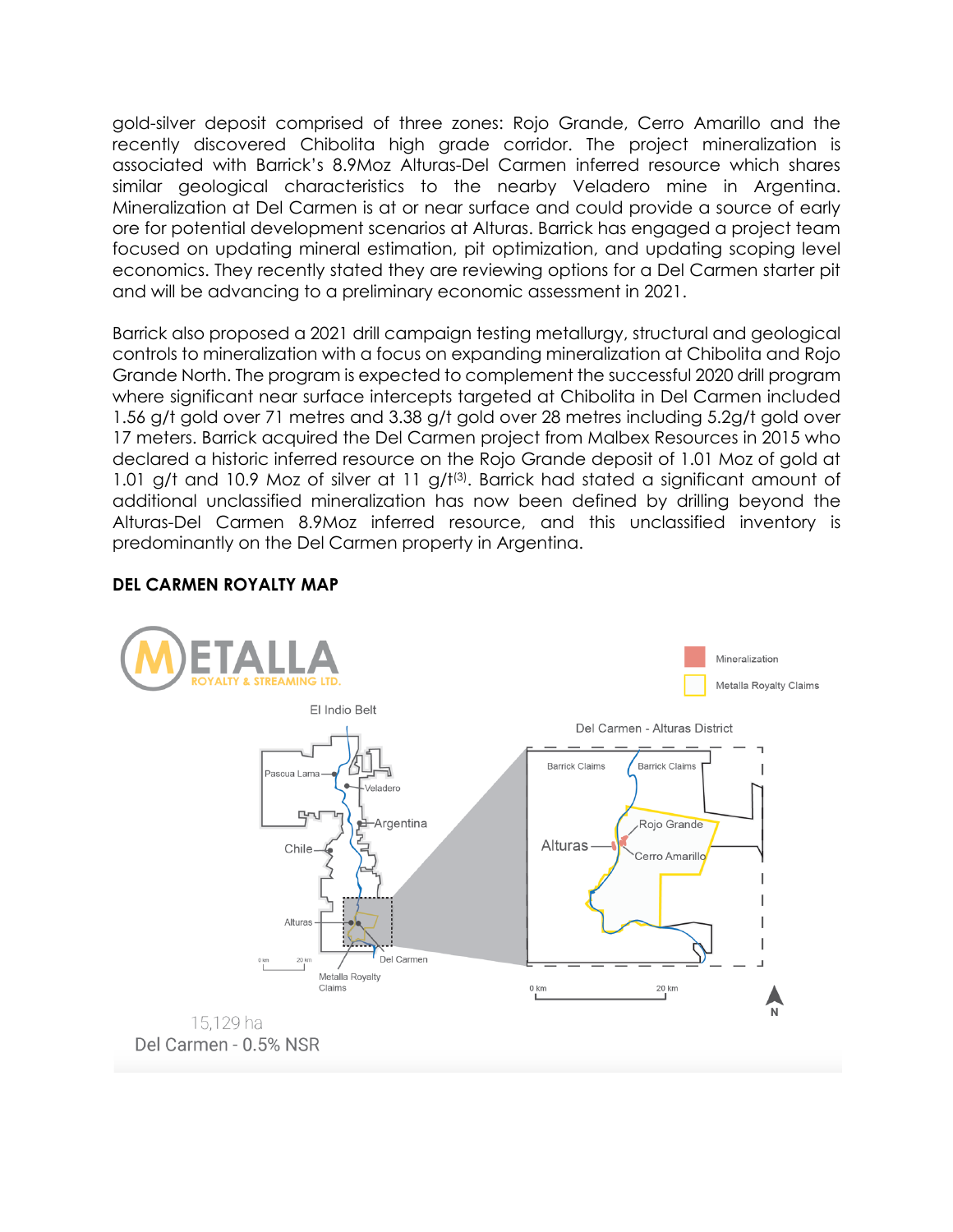# **DEL CARMEN EXPLORATION UPSIDE (1)(2)(4)(5)(6)**

| <b>Exploration Upside</b> |               |              |              |  |  |
|---------------------------|---------------|--------------|--------------|--|--|
|                           | <b>Tonnes</b> | Gold         |              |  |  |
|                           | (Millions)    | (g/t)        | (Moz)        |  |  |
| Rojo Grande               | $63.5 - 77$   | $0.6 - 0.9$  | $1.2 - 2.2$  |  |  |
| Cerro Amarillo            | $15 - 18.5$   | $1.75 - 2.2$ | $0.84 - 1.3$ |  |  |

# **AGNICO EAGLE'S AMALGAMATED KIRKLAND (0.45% NSR) (1,8)**

The Amalgamated Kirkland royalty is split into two separate zones, one operated by Agnico Eagle in its Kirkland Lake camp and one operated by Kirkland Lake at its Macassa mine. The AK Property along with the Upper Beaver and Upper Canada deposits collectively make up Agnico Eagle's large Kirkland Lake camp where internal studies conceptualize a potential 180Koz to 240Koz per annum gold operation. The AK Property is an underground lode style deposit hosted by one of many northeast-trending structures that lie between the Kirkland Lake Main Break and the Larder-Cadillac Deformation Zone. In 2021, Agnico Eagle expects to spend US\$14 million for 52,200 metres of drilling at the Kirkland Lake project.

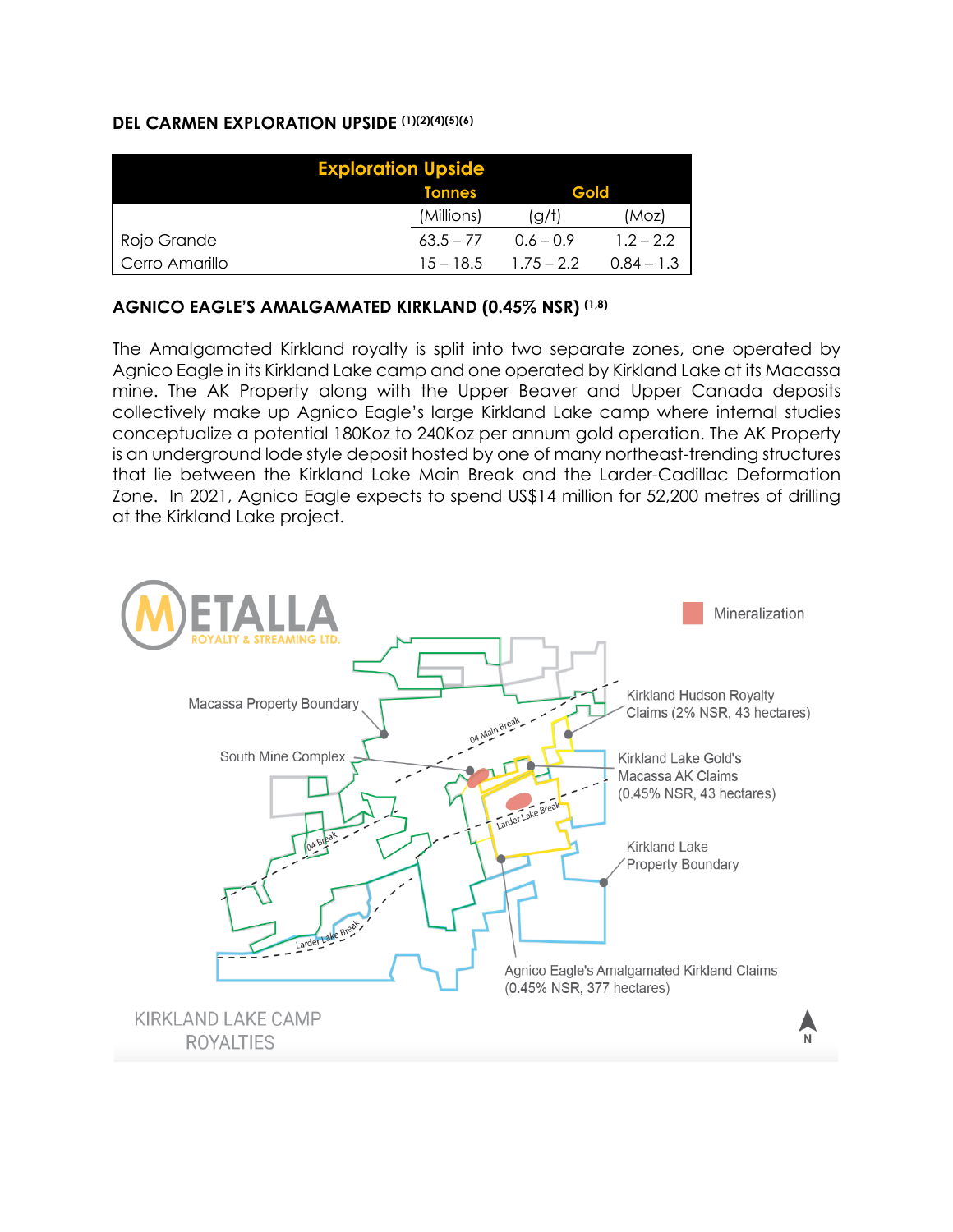# **KIRKLAND LAKE GOLD'S MACASSA NORTH AMALGAMATED KIRKLAND ROYALTY (0.45% NSR)(7,9)**

The royalty is located on claims that are owned and operated by Kirkland Lake as part of its Macassa mine and is immediately south of the South Mine Complex mineralization which consists of 2.3Moz in 2P reserves. Mineralization from the South Mine Complex and the recently announced near-surface 86Koz of gold reserve estimate at Amalgamated Kirkland is immediately adjacent and along strike with the North AK royalty property. The North AK royalty further complements Metalla's Kirkland Hudson royalty in the Macassa complex.

| <b>Resource Estimate</b>   |               |       |       |  |  |
|----------------------------|---------------|-------|-------|--|--|
|                            | <b>Tonnes</b> | Gold  |       |  |  |
|                            | (000's)       | (g/t) | 'Koz) |  |  |
| <b>Indicated Resources</b> | 1,268         | 6.51  | 265   |  |  |
| <b>Inferred Resources</b>  | 2,373         | 5.32  | 406   |  |  |
| <b>Total Resources</b>     | 3.641         | 5.71  | 671   |  |  |

# **AGNICO EAGLE'S AMALGAMATED KIRKLAND RESOURCE ESTIMATE (1)(5)(6)(7)(8)(9)(10)**

# **CENTROGOLD CLOSE**

Metalla is pleased to announce that, further to its news release dated March 16, 2021, it has closed the acquisition from Jaguar Mining Inc. ("**Jaguar**") (TSX: JAG) of an existing 1- 2% net smelter return royalty interest on gold produced and sold from Oz Minerals CentroGold Project located in Maranhão, Brazil. The CentroGold Royalty is a 1% NSR on the first 500Koz of gold production, a 2% NSR on the next 1Moz of gold production, and a 1% NSR on gold production thereafter in perpetuity.

On the CentroGold Closing, Metalla paid US\$7 million in cash to Jaguar.

Metalla has also agreed to pay up to an additional US\$11 million to Jaguar upon the achievement of certain milestones as described in the March 16, 2021 news release.

# **QUALIFIED PERSON**

The technical information contained in this news release has been reviewed and approved by Charles Beaudry, geologist M.Sc., member of the Association of Professional Geoscientists of Ontario and the Ordre des Géologues du Québec and a consultant to Metalla. Mr. Beaudry is a Qualified Person as defined in National Instrument 43-101 Standards of disclosure for mineral projects.

# **ABOUT METALLA**

Metalla was created for the purpose of providing shareholders with leveraged precious metal exposure by acquiring royalties and streams. Our goal is to increase share value by accumulating a diversified portfolio of royalties and streams with attractive returns. Our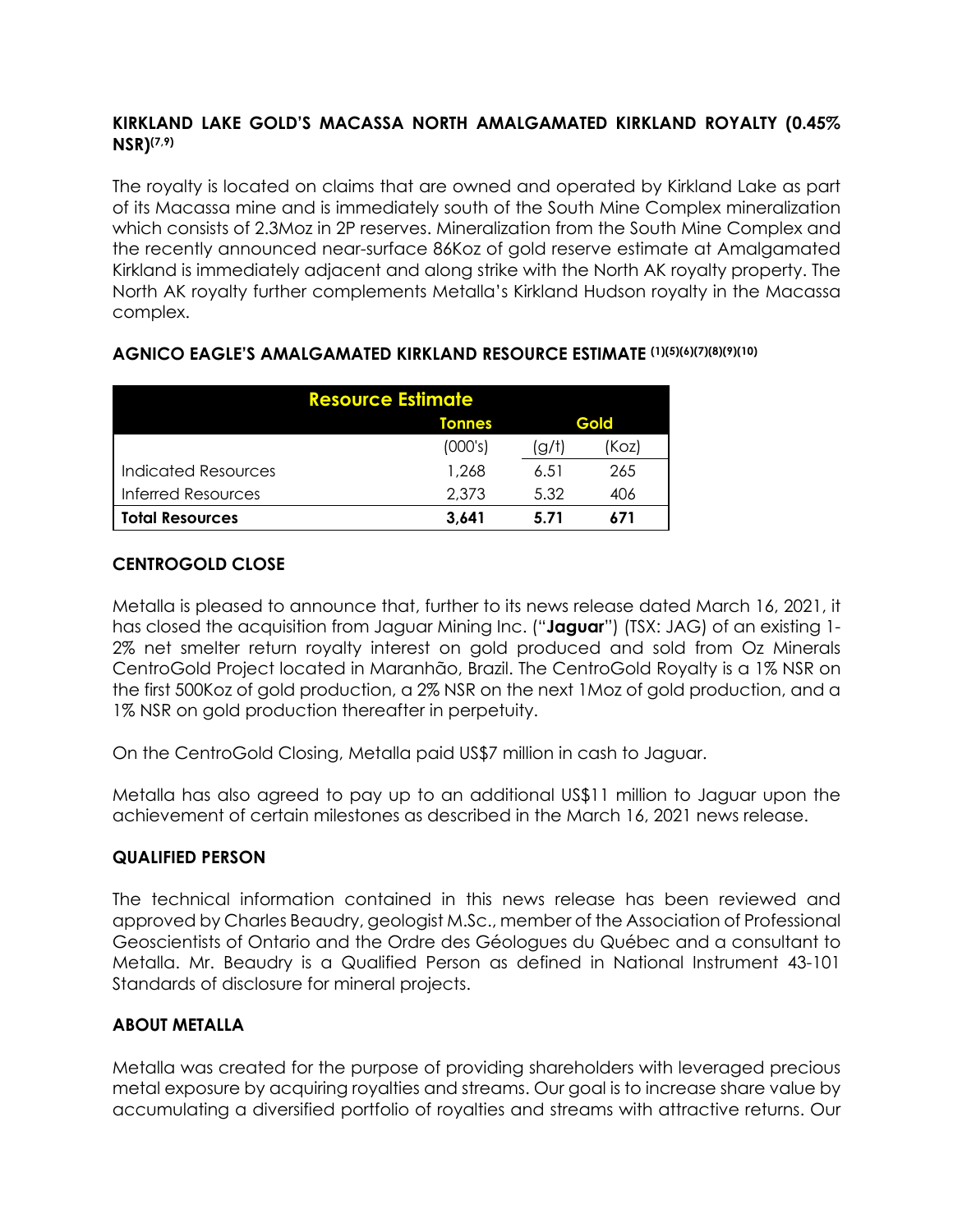strong foundation of current and future cash-generating asset base, combined with an experienced team, gives Metalla a path to become one of the leading gold and silver companies for the next commodities cycle.

For further information, please visit our website at www.metallaroyalty.com.

# **ON BEHALF OF METALLA ROYALTY & STREAMING LTD.**

signed "Brett Heath"

## **CONTACT INFORMATION**

## **Metalla Royalty & Streaming Ltd.**

Brett Heath, President & CEO Phone: 604-696-0741 Email: info@metallaroyalty.com

Kristina Pillon, Investor Relations Phone: 604-908-1695 Email: kristina@metallaroyalty.com

Website: www.metallaroyalty.com

Neither the TSXV nor it's Regulation Services Provider (as that term is defined in the policies of the Exchange) accept responsibility for the adequacy or accuracy of this release.

Notes:

- (1) For details on the estimation of mineral resources and reserves, including the key assumptions, parameters and methods used to estimate the Mineral Resources and Mineral Reserves, Canadian investors should refer to the NI 43-101 Technical Reports for Del Carmen & Amalgamated Kirkland and on file at www.sedar.com.
- (2) See Barrick Q2 2020 Presentation Pg. 24 and Barrick Gold Investor Day 2020 Pg. 94 and Barrick Gold Q4 2020 MD&A Pg. 80 and Barrick Gold Q2 2020 MD&A Pg. 64
- (3) See technical report titled "Updated Mineral Resource Estimate and Preliminary Economic Assessment For The Rojo Grande Deposit At The Del Carmen Property" dated October 9, 2013."
- (4) Barrick Gold disclosure: Exploration upside estimates are conceptual in nature and there has been insufficient exploration to define a mineral resource at this time. Exploration upside has not been optimised in a pit design,
- (5) Numbers may not add due to rounding.
- (6) Mineral resources which are not mineral reserves do not have demonstrated economic viability.
- (7) See technical report titled "Technical Report On The Resources At Amalgamated Kirkland Property" dated October 18, 2011.
- (8) See Agnico Eagle Fourth Quarter 2020 Results and Agnico Eagle BMO 2021 Conference Presentation Pg. 12,
- (9) See Kirkland Lake Gold Q4 2020 Results
- (10) Total resource grade was back calculated using the following formula (sum of ounces \* 31.1035 / sum of tonnage).

### TECHNICAL AND THIRD-PARTY INFORMATION

Except where otherwise stated, the disclosure in this press release relating to Del Carmen and Amalgamated Kirkland & Macassa and CentroGold is based on information publicly disclosed by the owners or operators of this property and information/data available in the public domain as at the date hereof and none of this information has been independently verified by Metalla. Specifically, as a royalty holder, Metalla has limited, if any, access to the property subject to the royalties. Although Metalla does not have any knowledge that such information may not be accurate, there can be no assurance that such third-party information is complete or accurate. Some information publicly reported by the operator may relate to a larger property than the area covered by Metalla's royalty interests. Metalla's royalty interests often cover less than 100% and sometimes only a portion of the publicly reported mineral reserves, mineral resources and production of a property.